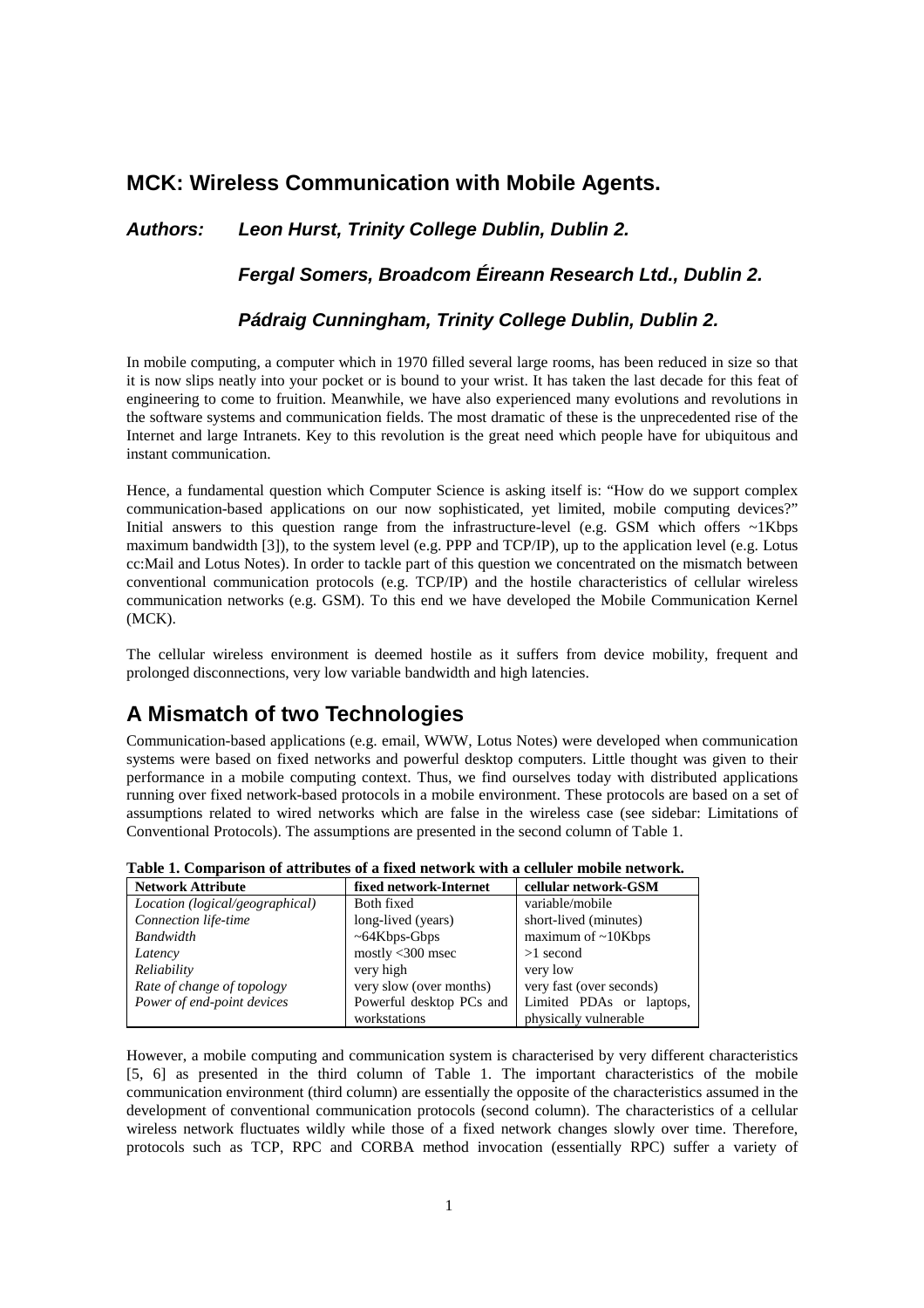limitations in a mobile environment. Some projects including IPv6, I-TCP and M-RPC attempt to address some of these problems (see section on Related Work).

In summation, the key problems of using conventional protocols over cellular wireless networks are:

- *Bandwidth limitations*. Such a scarce resource should be used wisely.
- *Routing*. point-to-point routing is inadequate when a user has no knowledge of the geographically local network.
- *Robustness*. Network topology and service availability change frequently in a mobile environment.
- *Disconnections*. Upon disconnection, any messages sent by a mobile device which fail, fail silently, as no error can be returned to the mobile.

In response to these problems we have developed a list of requirements for a new, *active*, transport protocol aimed specifically at cellular mobile networks:

- 1. *Autonomous message filtering* so as to increase bandwidth efficiency.
- 2. *Dynamic re-prioritisation of messages* so as to increase bandwidth efficiency.
- 3. Add *hierarchical routing* so that messages can be routed on service or content types .
- 4. Support for *dynamic routing* so that disconnected messages can independently change routing in the face of network or service failure.
- 5. *Message cloning, creation and persistence* in order to support increased robustness and enable dynamic multicasting.
- 6. *Active (code carrying) messages* capable of autonomous operation when the end terminal is disconnected.

The remaining question is: "With what technology can we be build such an *active* protocol?"

# **Overview**

The simple answer to the pervious question is Mobile Agents. In satisfying the requirements for a new protocol the MCK was developed. In essence this is a messaging system where the messages themselves are active (encoded as small efficient Mobile Agents capable of self determination, ~1.5K in size). We call these messages *Smart Messages*. Thus, instead of the routers controlling passive messages, as in IP (see Figure 1a), MCK routers provides the necessary *mechanisms* for a smart message to operate (see Figure 1b). The MCK provides information (in the form of events) regarding changes in the local network. It is then up to the smart messages themselves to implement the necessary *policies* such as routing, lifetime control and delivery. This typifies the principle of separating policy from mechanism. By using active messages, it is hoped that the MCK can support *dynamically adaptable*, *robust* and *efficient* transmission of data in a cellular wireless network.

The difference between Figure 1a and 1b is that the smart message in 1b is operated by a metaphorical courier (the smiley man) who uses the facilities offered by an open MCK router. However, the IP packets in Figure 1a are entirely controlled by the IP routers which act as black boxes. We therefore call the MCK routers 'white box routers'.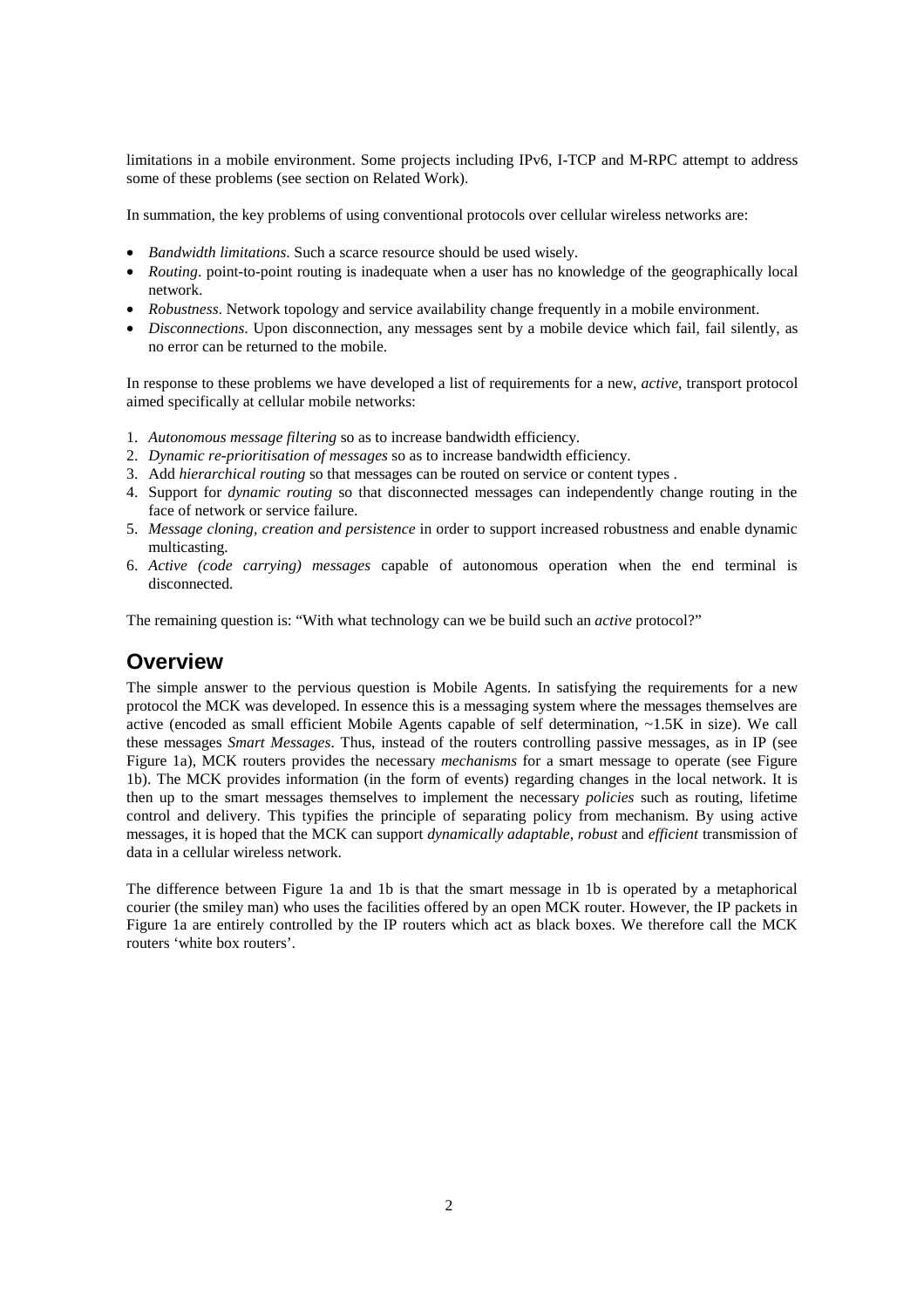

(b)

**Figure 1. Comparison of a conventional IP network and an MCK network. (a) The passive IP network is populated by black box routers. (b) The MCK network is populated with open white box routers, smart messages are managed by couriers (smiley men).**

# **Architecture**

The Mobile Communication Kernel architecture is illustrated in Figure 2. It can be layered on top of nearly all conventional transport protocols from UDP to X.25. The current incarnation of the MCK framework supports both UDP and TCP underlying transport protocols. The MCK itself has been implemented in Smalltalk. This unusual choice of development system was precipitated by the fact that Java could not easily support a generic and dynamic event system until the recent introduction of JavaBeans, by which time we had an operational prototype.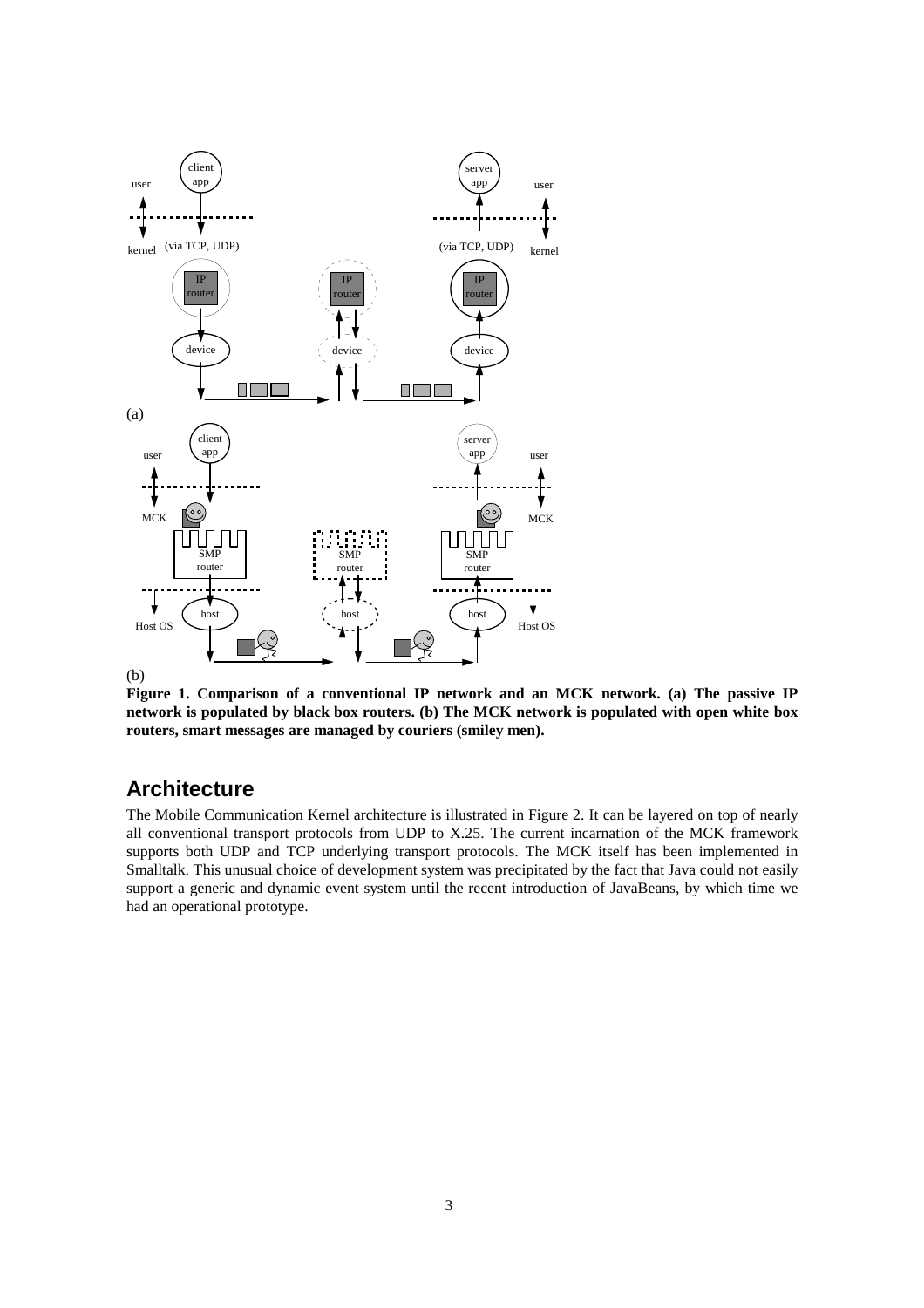

**Figure 2. The structure of the MCK router is split into core services and support services. The CDS, SDS, and WPS are directory services which supports a 3-level routing hierarchy. The LES and LCS support an event system which delivers events to smart messages. These constitute the support services. The core services are the SMS and the BOTS servers. Note: our SMS server has no relationship to the Short Messaging Service in GSM. These directly implement the routing functions for smart messages.**

### *Core Communication Services*

The communication services are layered hierarchically as shown in Figure 3. The host communication service depends on the underlying OS and simply provides transport level facilities. The BOTS server supports transparent serialization and point-to-point transmission of smart message objects. Finally the SMS server is the heart of the MCK as it acts as the smart message router. Note: our SMS server has no relationship to the Short Messaging Service in GSM. The SMS server has an external API through which applications can access the service. In addition it has an internal API through which hosted smart messages gain access to SMS functions as illustrated in Figure 1b.



**Figure 3. Each of the three communication services are layer on top of each other.**

Applications use the *SMS external API* in the following way:

- 1. First, an empty smart message is allocated from the SMS server. It will have been initialized with some system information.
- 2. It is then initialized by the application. As we will see, it is not just initialized with data, but also with functions which implement the different routing, filtering and recovery policies of a given application. It is predominantly this aspect of a smart message which makes it a Mobile Agent.
- 3. The application then dispatches the message to the SMS server for transportation to its destination (possibly unspecified at dispatch time). There is a default routing function in the SMS server. However,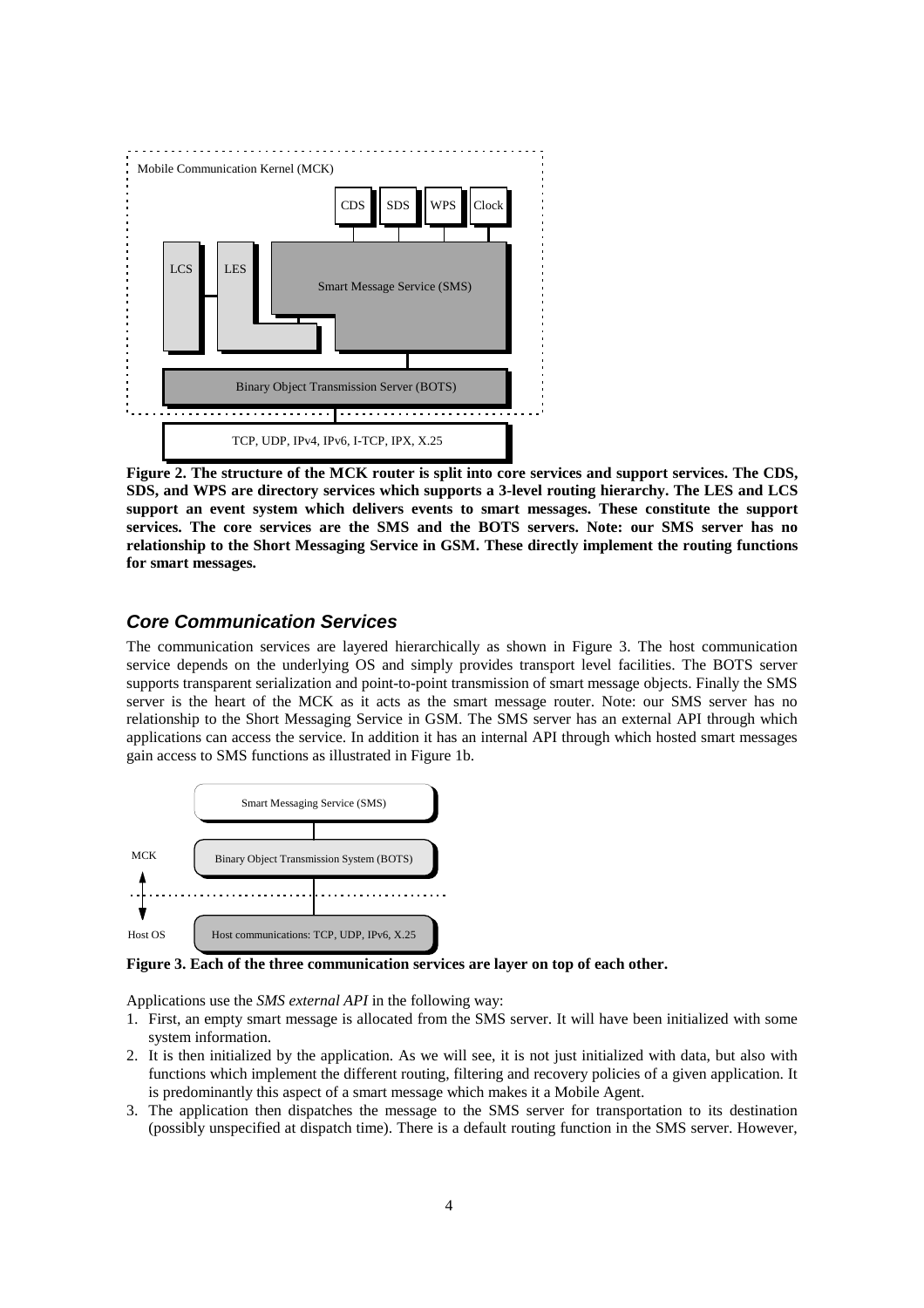as with almost all aspects of a smart message, it can be customized by initializing the message with the appropriate functions.

- 4. Assuming successful routing, the smart message is received at the destination server and is delivered up to the destination application.
- 5. If the message encounters a warning or failure event, it is temporarily withdrawn to a limbo area. There it has 30 seconds in which to resolve the event and proceed on its way. In doing this it has full access to the *SMS internal API*.

As a smart message routes itself to its destination it may encounter innumerable problems such as unavailable destination nodes or services, disconnections, blockages due to overused bandwidth. These situations are notified to smart messages by sending out events. From there the message can access SMS functions through the *SMS internal API*, open only to hosted smart messages. The internal API supports the following classes of operation: creation, navigation, modification and communication (see Table 2). Under limited circumstances a smart message can generate its own events and therefore communicated with other messages. However, the conventional form of inter-message communication is via the Message Board which is based on a *put and get* model. A smart message can not gain direct access to another message unless the other message invites it through an event communication.

| <b>Creation</b> | <b>Navigation</b>                                                                           | <b>Modification</b>                | <b>Communication</b> |
|-----------------|---------------------------------------------------------------------------------------------|------------------------------------|----------------------|
| new             | route                                                                                       | dequeue                            | announce Event       |
| clone           | sendto IP<br>dispatch<br>lookup ServiceInstance<br>search ServiceType<br>search ContentType | transfer<br>new Priority<br>delete | MB put<br>MB get     |

**Table 2. Important SMS internal API operations.**

### *Support Services*

The directory services are used to register content types, service types and service instances (servers and applications). These services are heavily used in the routing of smart messages above the IP level. In Figure 2 these are represented by the Content Directory Service (CDS), the Services Directory Service (SDS) and the White Pages Service (WPS). The hierarchical routing system is shown in Figure 4. If a message has a Content Type as a destination, the automatic routing system will resolve it down to a Service Type which can handle the content, and then further down to a Service Instance, representing an application or server. Thus, the 'Currency Transfer' content is resolved to the 'Bureau de Change' service type, which is further resolved to the BdCServer at Nybank.com. Service instances are directly mapped to IP names which are then resolved using DNS. This type of hierarchical routing is very useful on environments where one has little or no knowledge of local services.



**Figure 4. Routing hierarchy of destination types.**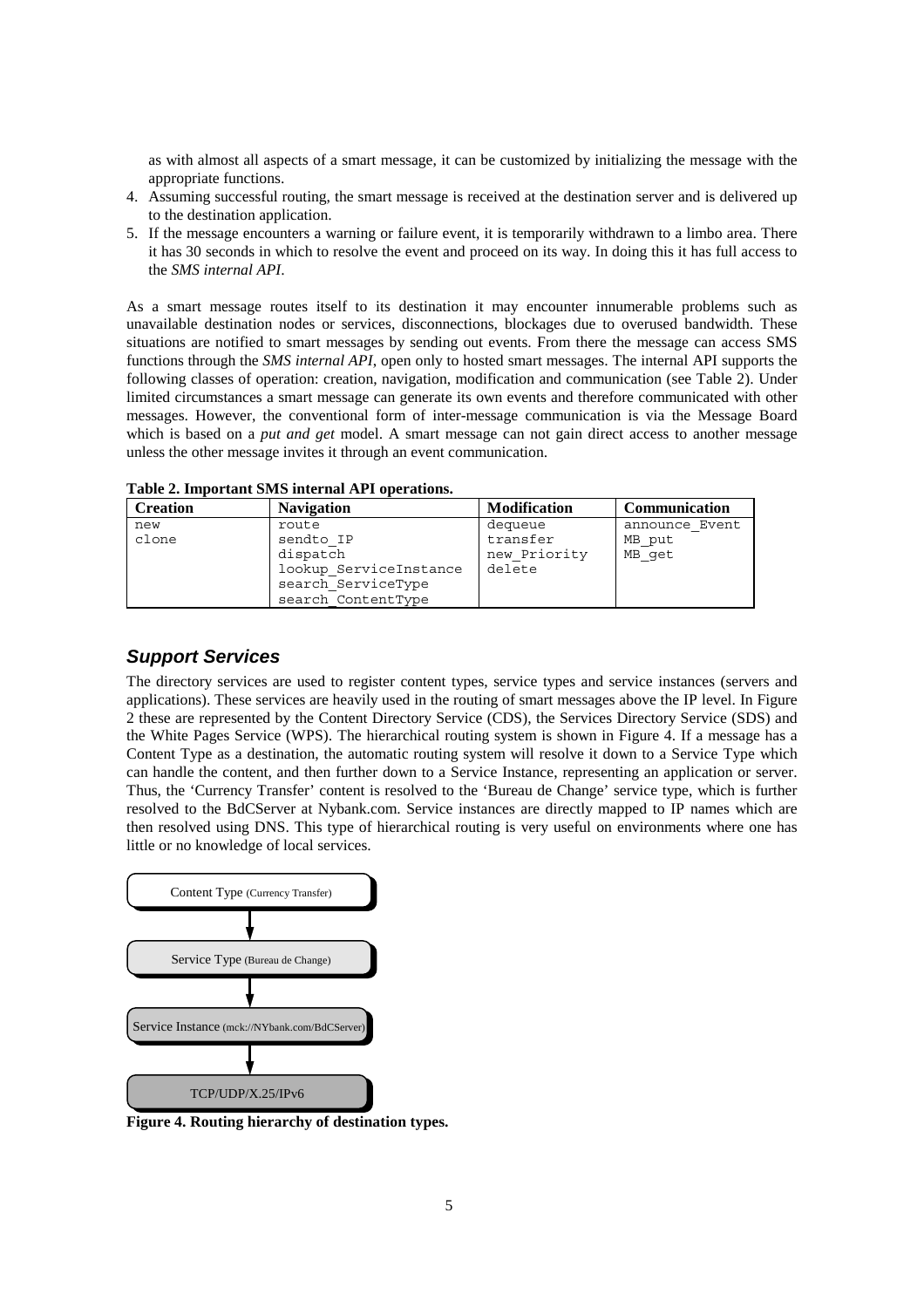The event system provides a service to all components that wish to communicate through events, that is to announce and receive events. This system is dynamic so that new event types can be introduced to the system *as it is running*. Events are announced to anonymous groups/clusters of subscribers. Thus, there are two structural components to this system, the Local Event Service (LES) which handles the events, and the Local Cluster Service (LCS) which handles event destinations. It is envisaged that this event system could be extended to support efficient distributed events. Events are a general communication service which the SMS router (and other services) use to announce incidents, which in turn trigger functions in a smart message. For example a disconnection event may cause a message to destroy itself. Events are classified into a hierarchy (see Figure 5).



**Figure 5. Event classification in current implementation of the MCK.**

# **Smart Messages**

Having described the nature of the new protocol and the structure of the SMS router implemented in the MCK framework, it is time to examine the smart messages themselves. As has been mentioned they are a specialized form of a Mobile Agent. Direct comparisons can be drawn between the structure of a smart message (see Figure 6) and that of the model view of Mobile Agents described the sidebar: A Model View of Mobile Agents.



### **Figure 6. The structure of a smart message. Note the addition of a Processor and a dedicated security segment which do not appear in conventional packets such as IP.**

The Header segment contains typical packet information such as an ID, source and destination. Notable among these fields is the datatype field which could be a mime datatype specification, and the capability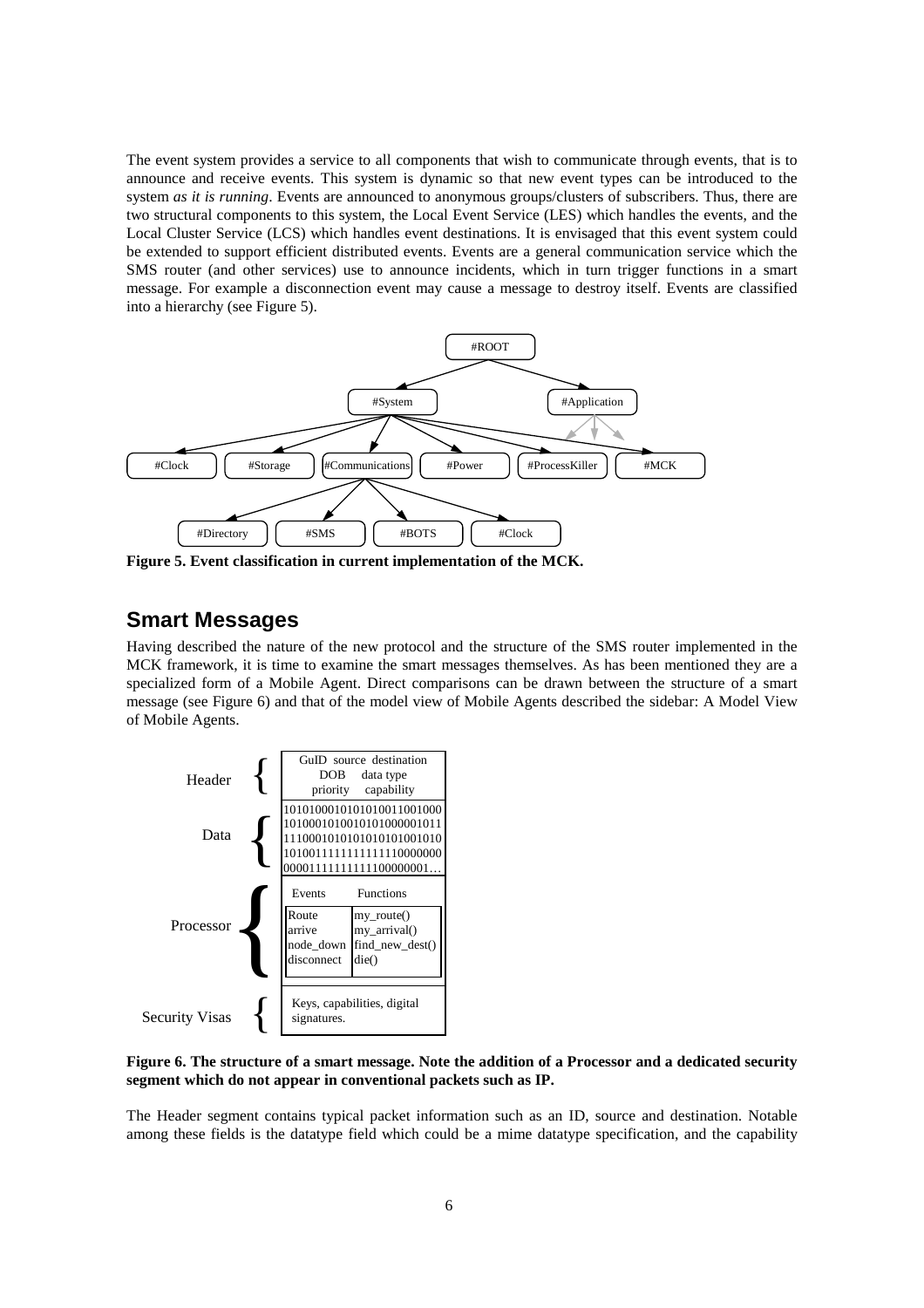field which controls the Processor segment's access to the message (itself). The capability is initialized by the SMS server at allocation time. The Data segment is a variable length field containing a bit sequence.

The heart of a smart message is the Processor segment. It contains a set of functions (some default and some user defined). The Processor also contains an event mapping table. The table maps event types (e.g. #SystemGoingDown and #NetworkConnectionLost) to functions which are to be invoked when such events are raised. Events are usually raised by the SMS server or system-level servers such as a Network Topology server. Finally, any additional security tokens are stored in the Visa segment where they can be revalidated by other SMS servers. For security reasons, the SMS server only activates a messages Processor after it has been validated.

### *Sample Message*

Figure 7 shows a very simple example of a PDA device dispatching a smart message onto the fixed network. The message carries a Currency Transfer as its data.



R - custom routing function

CT - Currency Transfer

**Figure 7. A mobile PDA device dispatches a smart message onto an unfamiliar wired network. It is the job of the message to find a suitable service willing to process the Currency Transfer it carries.**

- 1. At the PDA a smart message is allocated from the MCK using the new operation.
- 2. The message is initialized with data which is a Currency Transfer (CT in Figure 7). In addition, a custom routing function (R in Figure 7) is loaded into the Processor segment. Smart messages have an external API which allows application to make these initializations.
- 3. The initialized message is dispatched to the MCK with the dispatch operation.
- 4. If the PDA is disconnected the message is queued until a connection is established. Eventually, the message gets delivered to the nearest Mobile Support Station. At this point the PDA is free to disconnect as the message is independent of the sending application.
- 5. The smart message is received by the MCK at the Regional Server. It then queries the Content Directory Server for any services willing to process a 'Currency Transfer' type. Once it has resolved a destination (e.g. mck://NYbank.com/BdCServer) it discards the old routing function and proceeds to the new destination.
- 6. The message with a new destination proceeds to the New York Bank Server and is accepted by the local MCK.
- 7. Finally the message is delivered to the Foreign Currency Server where the transaction can be processed.

The above example is simple and only illustrates the general operation of smart messages. In order to evaluate the MCK we developed a highly distributed application called TNET [6]. TNET is a nationwide tourist information system aimed specifically at mobile tourists. By using TNET as a driver we have been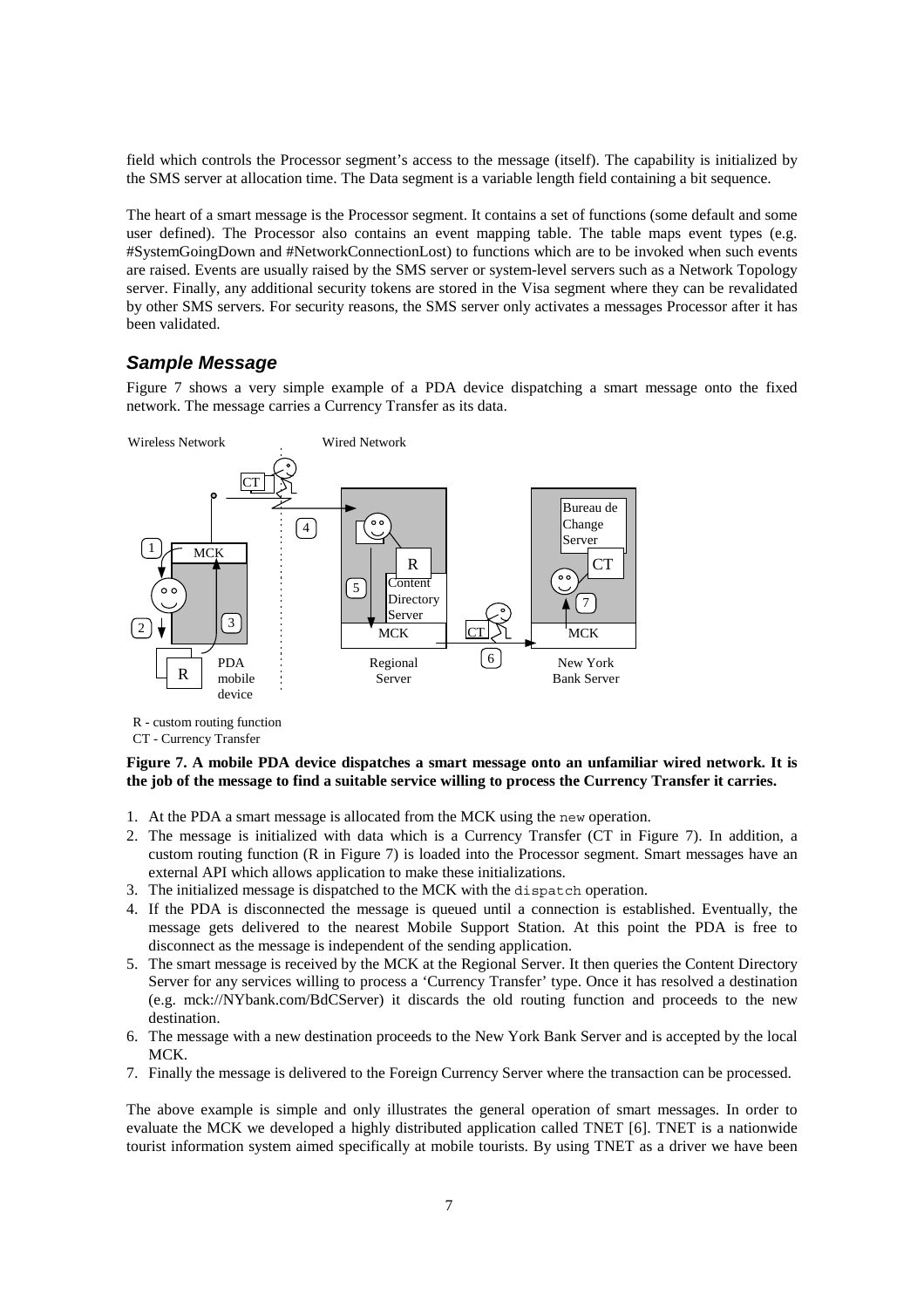able to test the MCK. Specifically, the test scenarios investigated the following aspects of smart messages and the MCK: automatic routing, custom routing, routing failure recovery, system failure recovery, message filtering, custom multicasting and message specialization through inheritance.

# **Limitations**

The MCK has some limitations, both in its implementation and its design. These are discussed below.

Although the MCK supports a capability based security system, this system relies heavily on specific functionality provided by Smalltalk. This hinders its portability to other environments such as Java. In addition, the security system is aimed at supporting a closed environment. When used in an open system the MCK is subject to a wider range of attacks. This requires a reevaluation of security in the MCK as a whole.

Currently data-less message sizes range from 2.5K upwards depending on the complexity of the initialized functions. It should be possible to further reduce the size of messages by using compression and alternative function encodings (e.g. Java or TCL).

The MCK implementation supports both TCP and UDP underlying transport protocols. In order to overcome the stateful nature of TCP (both ends being left inconsistent after a disconnection), additional data must be communicated during a message transfer. This reduces bandwidth efficiency. However, TCP provides reliability which UDP does not. In order to make UDP (a stateless protocol) reliable we added sequence numbering which also effected bandwidth efficiency. Usually such extra information has little effect on efficiency except that with a cellular wireless network the maximum bandwidth is pitifully small at ~1Kbps. The extra information constitutes an sizable proportion of the data bandwidth. It could be worthwhile testing other transport protocols such as I-TCP and X.25.

During the MCK's testing phase, it was noted that application supplied functions often followed identifiable patterns. Rather than have each application write its own functions, it should be possible to exploit the patterns so that applications could use an MCK supported library of common functions.

Ultimately, the question must be asked: "Does the MCK make mobile communication over a cellular network more efficient?" The answer to this question is currently unavailable. In order to make a very limited judgment we have to re-implement the TNET system using conventional protocols, and then make a functional and performance comparison. Regardless of the outcome, our work has highlighted the basic problem which is the mismatch between conventional protocols and the hostile characteristics of a cellular wireless network.

# **Related Work**

Due to user pull and industrial push, wireless communication is becoming popular. Thus, it is not surprising that it receiving attention in the research community.

The new IPv6 [4] protocol supports transparent routing of IP datagrams to mobile hosts on the Internet. Each mobile host is identified by a home address, regardless of its current point of attachment to the Internet. While situated away from its home, a mobile host is also associated with a care-of address, which provides information about its current point of attachment to the Internet. IPv6 packets which are addressed to the home address are transparently routed to the care-of address where the destination is currently attached to the network. Nodes can cache the care-of-addresses rather than continually routing traffic through the home address. When a mobile host moves, packets sent to the care-of address will fail causing them to be re-routed through the home-address. The home agent will be informed of any movement and will know the new care-of address for the mobile host.

With this information, datagrams are effectively 'tunnelled' between the mobile hosts and other hosts, regardless of the mobile host's location. Using this tunnelling of datagrams, a mobile host can attach to the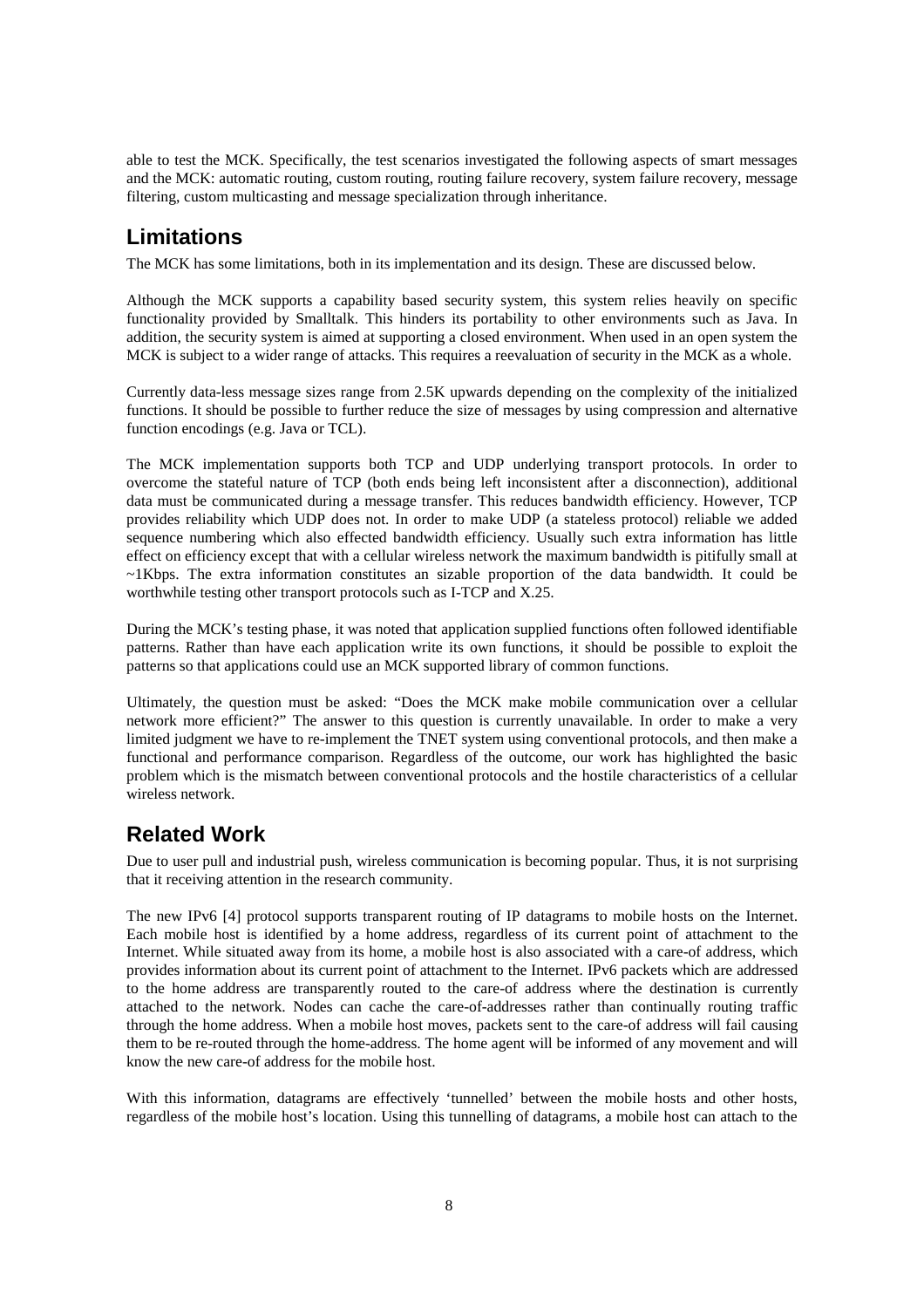network from any location, yet functionally operate as though it were attached from a home location. In logical terms, the mobile host is attached to the network from its home location.

DATAMAN is a large, ongoing project at Rutgers University. Much of their work concentrates on communication protocols. This has resulted in new versions of TCP and RPC. Indirect TCP (I-TCP) [1] is an enhancement of conventional TCP which improves end-to-end throughput by a factor of two to three. While this is a significant success it should be noted that three times something very small is still something very small. Hence this is not a total solution to the bandwidth problem, but a significant step in the right direction.

Mobile RPC (M-RPC) [2] is significantly different from the QRPC of the Rover toolkit [7]. Rather than changing the semantics of RPC, M-RPC will only store the results of RPC calls which cannot be delivered to a disconnected mobile host. However, M-RPC will *not* permit a mobile host to make non-blocking (asynchronous) RPC calls during disconnection. Calls made during disconnection can either return an error, or automatically call an application-supplied handler to manage the disconnected operation.

ROVER [7] is a toolkit intended to support the development of roving mobile applications. The core of this work is based upon a combination of Relocatable Dynamic Objects (RDO) and Queued Remote Procedure Calls (QRPC). An RDO is an object with a well defined public interface. These objects can be dynamically exchanged between clients and servers, usually across a mobile communication environment. QRPC is a communication protocol which builds on the original RPC protocol of 1984. An RPC call made with the original RPC protocol will cause the calling application to block until the remote computation is completed and returns. This presents significant problems in a mobile environment where disconnections are frequent. With QRPC one can make *non-blocking* RPC calls. This is essentially an *asynchronous* form of RPC where the calls are queued in a log until they can be serviced. Although *asynchronous RPC* can be useful, it is not entirely clear that changing such a fundamental principle of a long established protocol is *the right thing* to do.

In summary, IPv6 tackles the problems of device mobility and connection maintenance at the network-level. Both DATAMAN and ROVER tackle the problems of low bandwidth frequent and disconnections at the protocol-level, with the I-TCP, M-RPC and QRPC protocols.

# **Future Work**

The MCK in its current incarnation is limited by its implementation in Smalltalk. With the recent advent of JavaBeans the framework should be easily ported to Java. It is worth considering supporting a greater variety of underlying transport protocols such as X.25 and IPv6 directly. Although the current MCK supports capability-based security, it needs further development which should include authentication services. The system should be extended to support distributed events. However, it would be important to limit event propagation in a mobile system so as not to waste bandwidth. Finally, it has been observed that the highly dynamic and adaptable nature of smart messages could be used in the design of a real-time messaging system.

### **Acknowledgments**

This research was supported under the IAF framework between Broadcom Éireann Ltd. and Trinity College Dublin. Thanks to them for their funding.

### **References**

- 1. Brake B. and B. R. Badrinath, "I-TCP: Indirect TCP for mobile hosts". Proceedings of the 15<sup>th</sup> International Conference on Distributed Computing Systems, 1995.
- 2. Brake B. and B. R. Badrinath, "M-RPC: A Remote Procedure Call Service for Mobile Clients". Technical Report, Rutgers WINLAB TR-98, 1995.
- 3. Déchaux C. and R. Scheller, "What are GSM and DCS?". Electrical Communication, 1993.
- 4. Eklund T., "IPv6 The next Generation Internet Protocol*"*. Ericsson ERA Technical Report, 1996.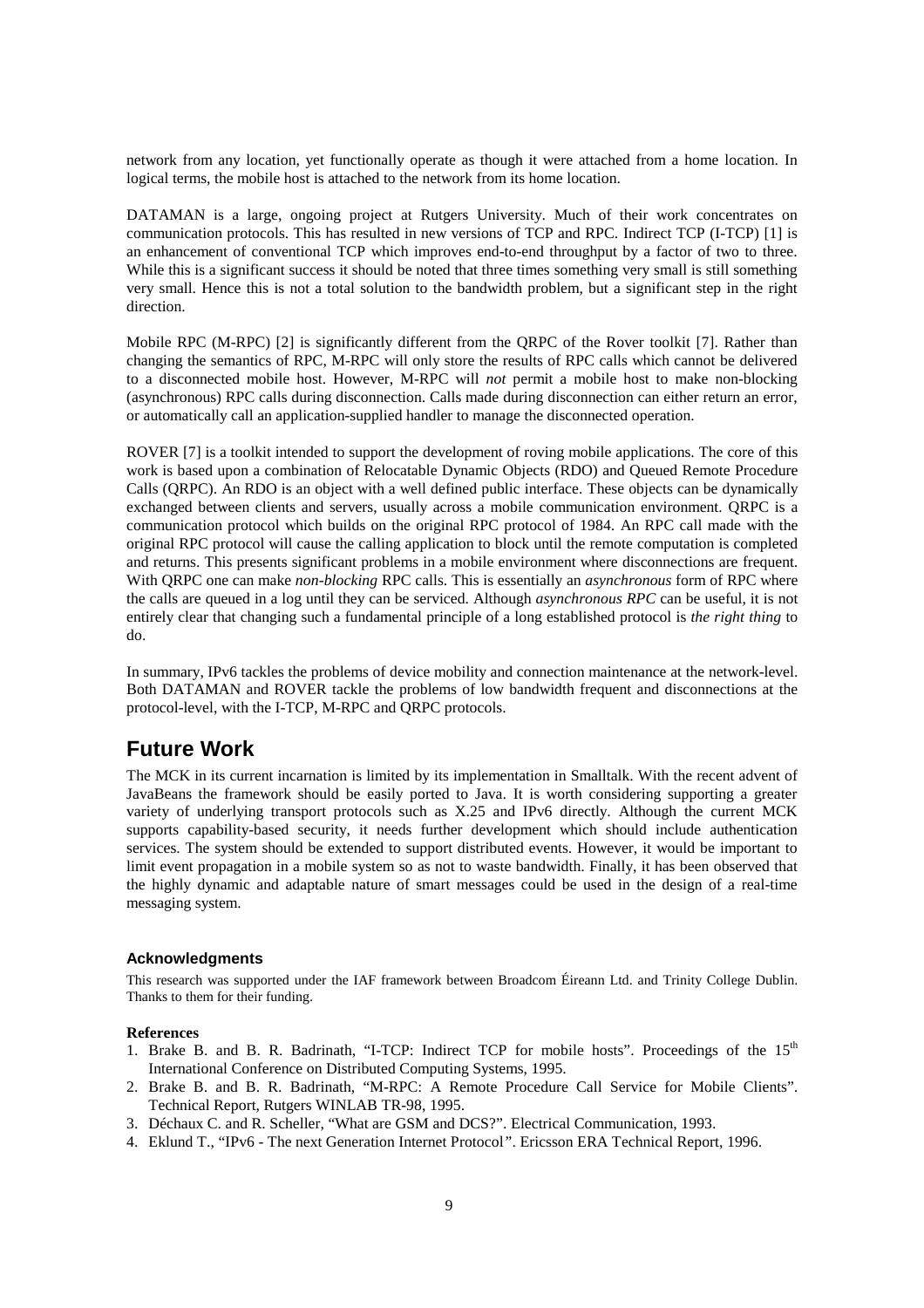- 5. Green S., L. Hurst, et al., "Software Agents: A review". Tech. Report TCD-CS-97-04, Trinity College Dublin, 1997.
- 6. Hurst L., P. Cunningham and F. Somers, "Mobile agents−Smart messages". Lecture Notes in Computer Science No. 1219, Springer Verlag, 1997.
- 7. Joseph D., A. deLespinasse, et al., "Rover: A toolkit for mobile information access". Proceedings of the 15<sup>th</sup> ACM Symp. On Operating Systems Principles, 1995.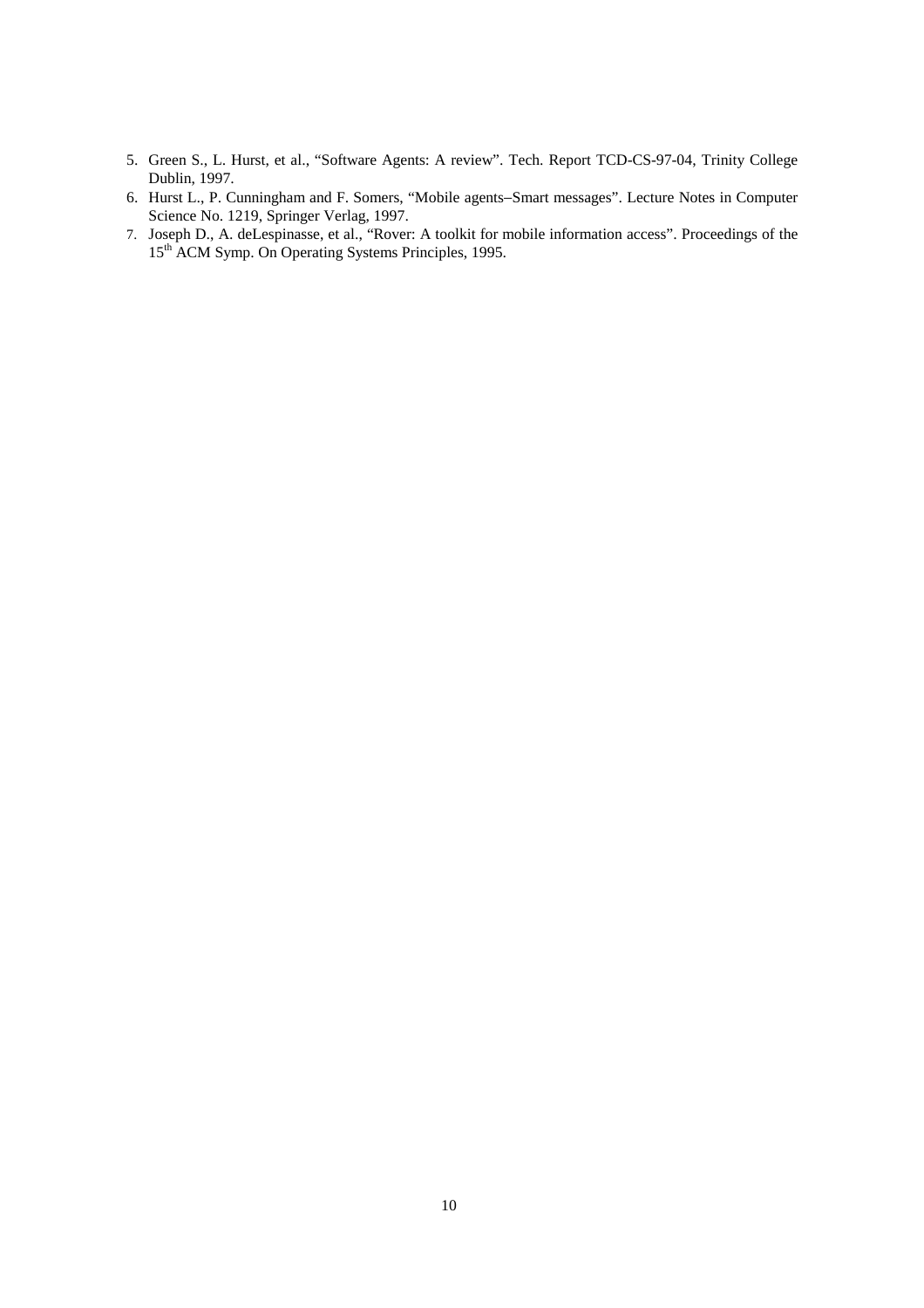## *Sidebar: Limitations of Conventional Protocols*

As has been illustrated in Table 1, the assumptions on which fixed network protocols (e.g. TCP and RPC) are based do not hold in the cellular communication environment.

Transmission Control Protocol (TCP) [3] is a reliable, end-to-end, connection oriented protocol. Operating TCP over a cellular wireless network results in bad performance and lack of robustness. This is due to the following design problems: 1) The TCP header contains redundant information. 2) TCP operates as an endto-end protocol. Thus, retransmissions are propagated across the wireless link. Many of these retransmissions are due to long wireless propagation delays and are redundant. 3) Reasonable packet sizes on the fixed network are not the same on a wireless network. 4) Finally, the Congestion Control Policy of TCP is based on timeouts suitable for fixed networks. In a wireless network it causes the sender to back off prematurely and reduces throughput.

Furthermore, TCP was intended for long-lived communication sessions. However, wireless communication is dogged by frequent and unpredictable disconnections. Most applications based on TCP will fail upon disconnection.

Tanenbaum said it best [4] page 543: *"In theory, transport protocols should be independent of the technology of the underlying network layer. In particular TCP should not care whether IP is running over fiber or over radio. In practice, it does matter because most TCP implementations have been carefully optimized based on assumptions that are true for wired networks but which fail for wireless networks. Ignoring the properties of wireless transmission can lead to a TCP implementation that is logically correct but has horrendous performance."*

The Remote Procedure Call (RPC) [1] mechanism extends the ubiquitous procedure call mechanism as found in Pascal and Modula-2 so that it may operate across a network. An RPC invocation causes a local program to suspend execution, the RPC invocation is transmitted to the destination, where the associated procedure is executed and the results are then returned.

RPC by its very nature is synchronous. Thus, on disconnection, the invoker is left waiting for the completion of outstanding calls. This is best appreciated by users of the NFS file system, which runs over RPC. If the link between a remote host and its NFS server is lost, all applications with open files on the NFS server freeze. This usually results in the whole workstation freezing. As disconnections occur frequently in the mobile environment this proves to be a significant problem. The bandwidth consumed by RPC calls is high [2] because the functions parameters must be marshalled and sent to the destination. This results in several communication flows. However, secure RPC requires even more communication overhead as it is based on encryption using public keys administered by authenticated servers. This often results in ten times the amount of transmitted data [2].

Whereas the CORBA standard represents a very comprehensive distributed computing system, its basic remote method invocation mechanism can be thought of as RPC for Object-oriented systems. Hence, CORBA suffers similar problems to RPC.

### **References**

- 1. Birrell A. D. and B. J. Nelson, "Implementing Remote Procedure Calls". ACM Transactions on Computing Systems, Vol. 2, No. 1, 1984.
- 2. Chess D. et al., "Mobile Agents: Are they a good idea?" Technical Report, IBM T.J. Watson Research Center, NY, 1995.
- 3. Postel J., "Transmission Control Protocol". Request for Comments 769, 1981.
- 4. Tanenbaum A., "Computer Networks". Third Edition, Prentice Hall, 1996.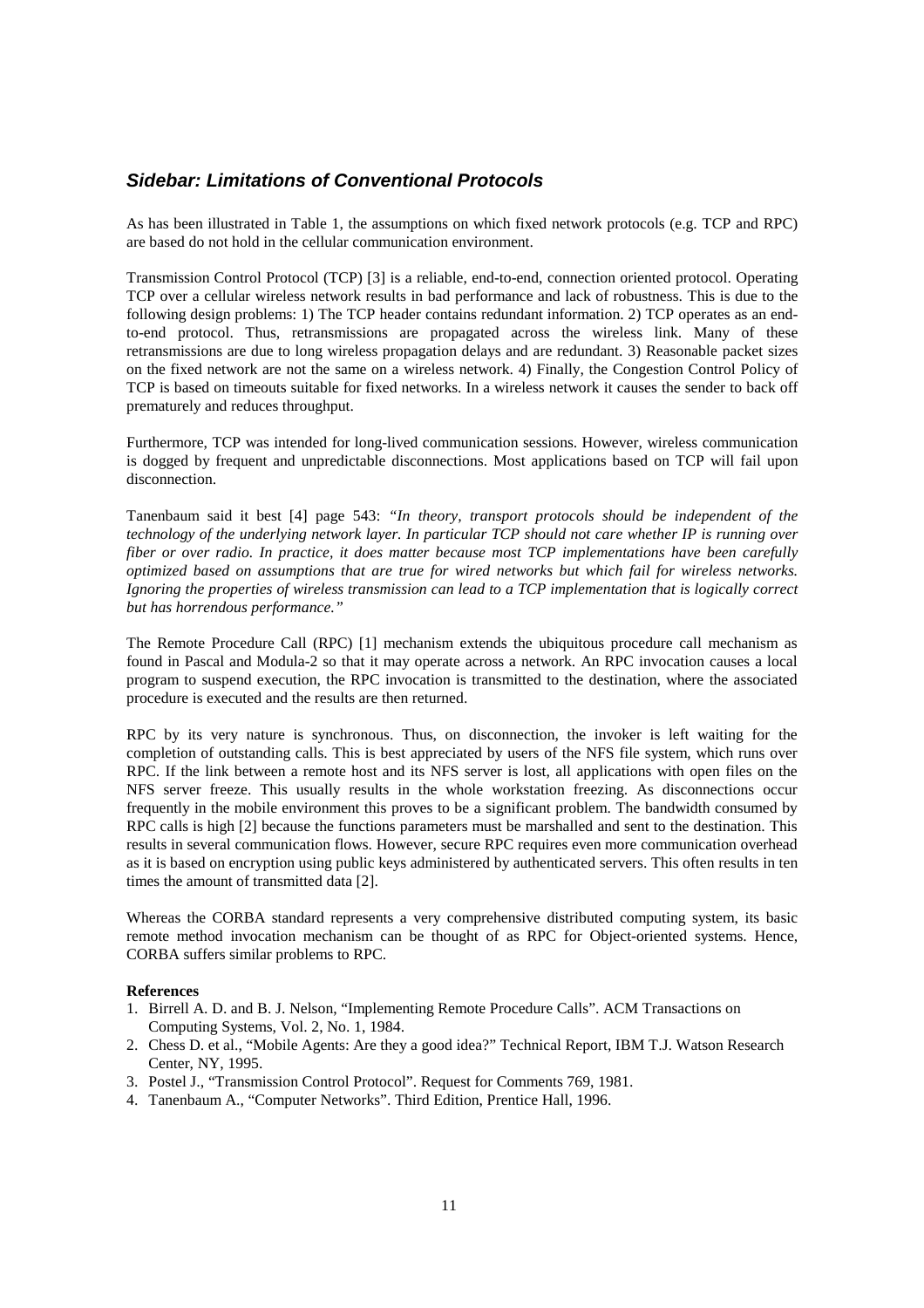## *Sidebar: A Model View of Mobile Agents*

A mobile agent can be viewed as a collection of models which are highly integrated and interdependent [3]. This is illustrated by the following diagram, Figure X:



#### **Figure X. Simple view of the structure of a mobile agent.**

The core is based on the computational model. This has significant impact on the other models. It defines how we address other agents, hosts and resources. This is important for the security and communication models. The type of life cycle model adopted is dependant on the facilities of the computational model. Therefore, almost all current mobile agent implementations based on the Java computational model [2] have been forced to adopt the task-based model. The exception is Ara [5] which transmits the guts of the supporting Java VM when the resident agent migrates. On the other hand, the computational models of AgentTcl [4] and Telescript [6] are such that they support a persistent process life cycle model.

The second layer consists of the security and life cycle models. They are both highly dependant on the core computational model. Security issues permeate every aspect of a mobile agent and therefore must be provided for at the most basic level. In Telescript, primitive security features are implemented as authenticated identities, protected (read only) references, permits (a form of capability), secure channels and engine-mediated protocols for receiving new agents and for agent meeting. The life cycle model defines the valid states of an agent. Depending on the facilities of the computation model, the life cycle model can be as flexible as the persistent process model, or as simple as the task-based model.

The outer layer contains the communication, navigation and agent models. The agent model defines the 'intelligent agent' aspects of a mobile agent, such as learning and collaboration functions. The communication model is heavily dependant on the security and life cycle models, so that agents are not corrupted when communicating with other agents or hosts. It also defines the types of communication (i.e. streams, messages, RPCs and events). Finally, the navigation model uses the security model when it hands itself over to the host to be transported to another node. The transmission process often moves the agent into a different life cycle state, as in Aglets [1].

#### **References**

- 1. Chang D. and D. Lange, "Mobile Agents: A New Paradigm for Distributed Object Computing on the WWW". OOPSLA'96 Workshop, 1996.
- 2. Gosling J. and H. McGilton, "The Java Language Environment: A White Paper". Sun Microsystems, 1995.
- 3. Green S., L. Hurst, et al., "Software Agents: A review". Tech. Report TCD-CS-97-04, Trinity College Dublin, 1997.